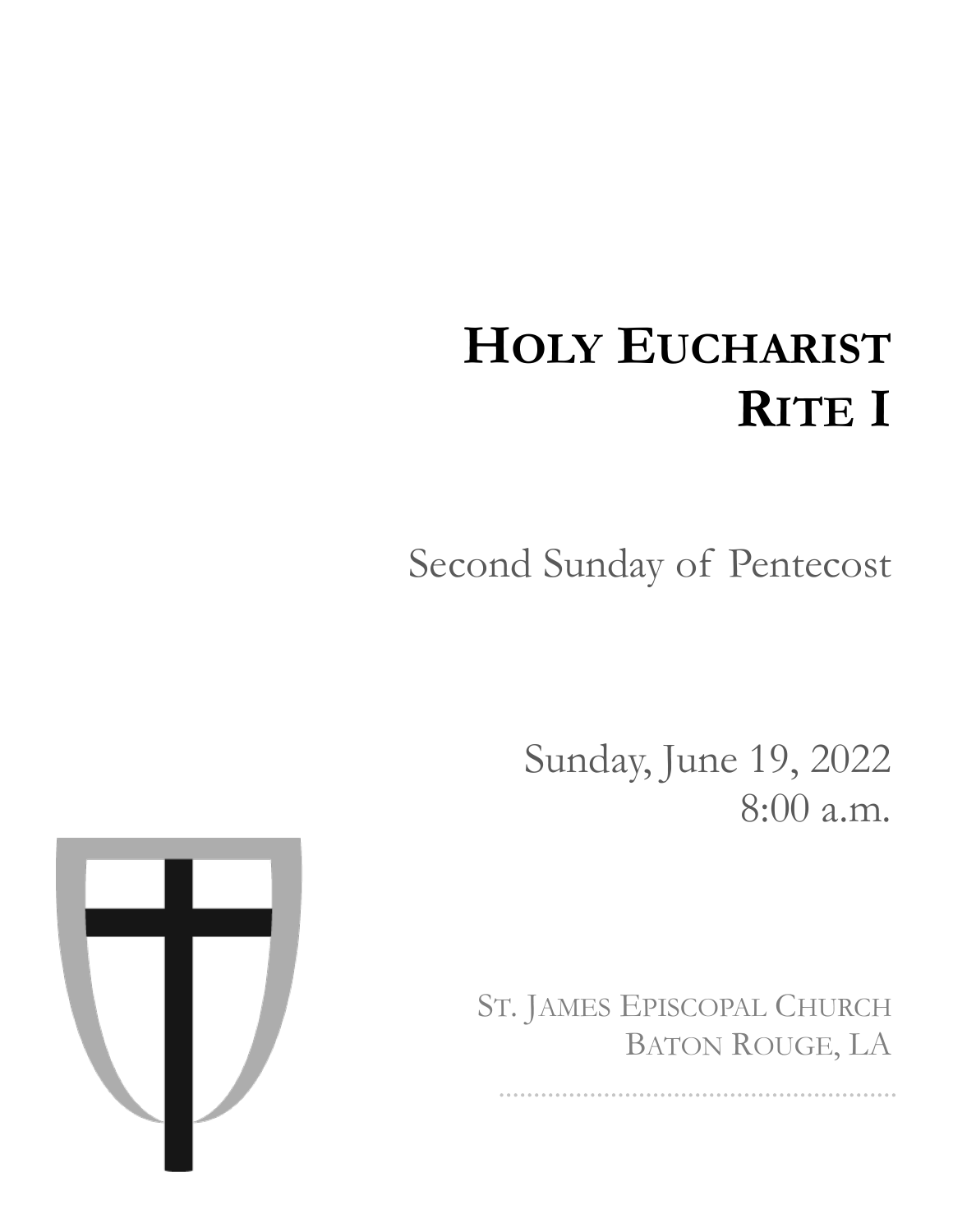Thank you for worshiping with us, today. This order of service for our liturgy — meaning "work of the people" — is meant to help you participate as fully as you desire. As one is able, we sit to listen to the scripture and the sermon, and we stand to sing, recite the Nicene Creed or Baptismal Covenant, and hear the Gospel proclaimed. When it comes to prayer, both standing and kneeling are ancient and accepted practices, so please feel free to stand or kneel during our prayers, as you are able. Before we begin, it is our custom to observe quiet for prayer and meditation. Please silence any electronic devices. Congregational responses are printed in boldface type.

#### **THE WORD OF GOD**

*The people stand when the ministers of the service enter*

#### **Opening Acclamation**

*Celebrant* Blessed be God: Father, Son, and Holy Spirit. *People* **And blessed be his kingdom, now and for ever. Amen.**

Almighty God, unto whom all hearts are open, all desires known, and from whom no secrets are hid: Cleanse the thoughts of our hearts by the inspiration of thy Holy Spirit, that we may perfectly love thee, and worthily magnify thy holy Name; through Christ our Lord. **Amen.**

#### **The Summary of Law**

Hear what our Lord Jesus Christ saith: Thou shalt love the Lord thy God with all thy heart, and with all thy soul, and with all thy mind. This is the first and great commandment. And the second is like unto it: Thou shalt love thy neighbor as thyself. On these two commandments hang all the Law and the Prophets.

#### **Kyrie Eleison**

*Celebrant* Lord, have mercy upon us. *People* **Christ, have mercy upon us.** *Celebrant* Lord, have mercy upon us.

#### **The Collect of the Day**

*Celebrant* The Lord be with you. *People* **And with thy spirit.** *Celebrant* Let us pray.

O Lord, we beseech thee, make us to have a perpetual fear and love of thy holy Name, for thou never failest to help and govern those whom thou hast set upon the sure foundation of thy lovingkindness; through Jesus Christ our Lord, who liveth and reigneth with thee and the Holy Spirit, one God, for ever and ever. **Amen.** 

*The people are seated for the lessons*

#### **The First Reading** *Isiaiah 65:1-9*

*Lector* A Reading from the Prophet Isaiah

I was ready to be sought out by those who did not ask, to be found by those who did not seek me. I said, "Here I am, here I am,"

to a nation that did not call on my name. I held out my hands all day long to a rebellious people, who walk in a way that is not good,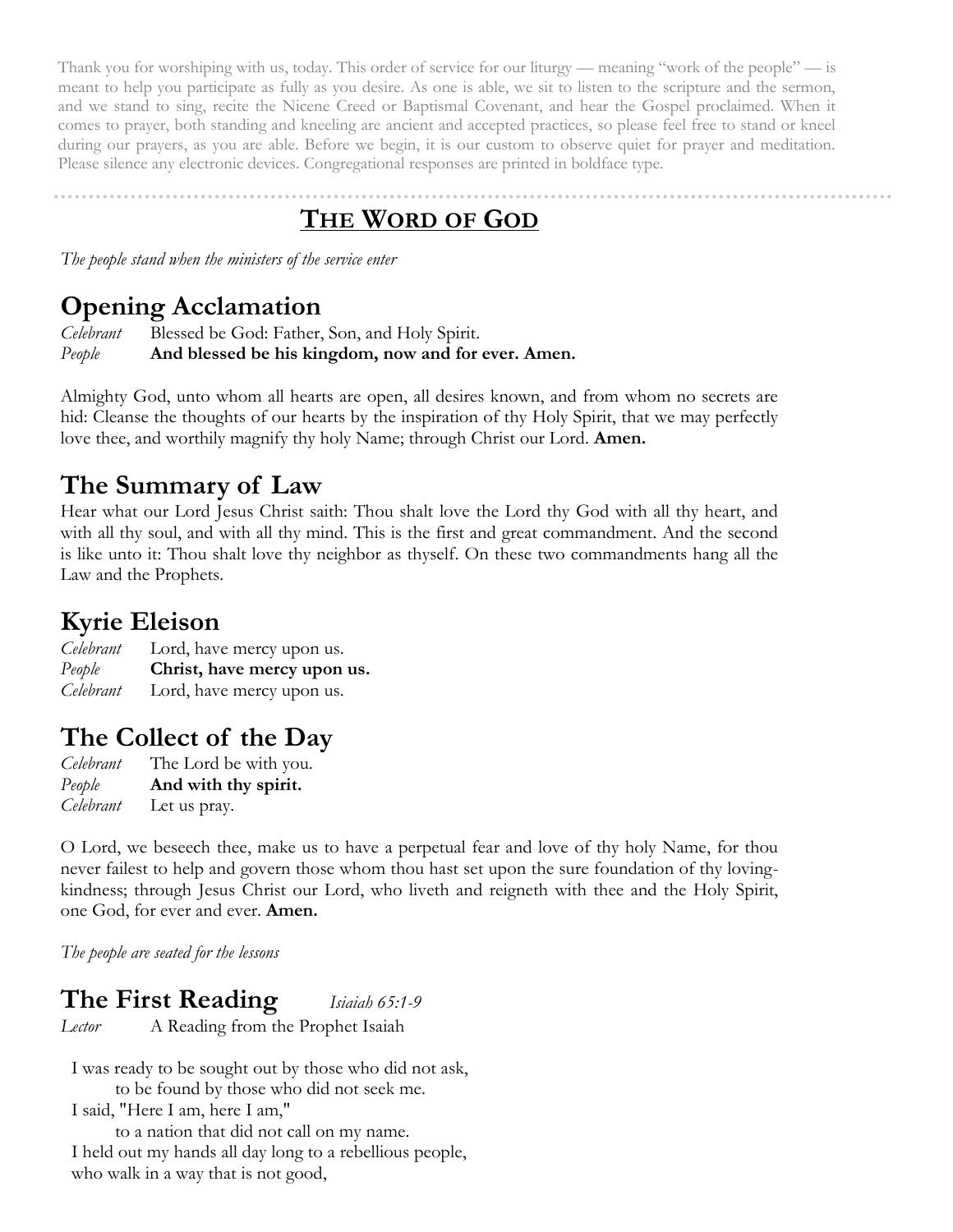following their own devices; a people who provoke me to my face continually, sacrificing in gardens and offering incense on bricks; who sit inside tombs, and spend the night in secret places; who eat swine's flesh, with broth of abominable things in their vessels; who say, "Keep to yourself, do not come near me, for I am too holy for you." These are a smoke in my nostrils, a fire that burns all day long. See, it is written before me: I will not keep silent, but I will repay; I will indeed repay into their laps their iniquities and their ancestors' iniquities together, says the LORD; because they offered incense on the mountains and reviled me on the hills, I will measure into their laps full payment for their actions. Thus says the LORD: As the wine is found in the cluster, and they say, "Do not destroy it, for there is a blessing in it," so I will do for my servants' sake, and not destroy them all. I will bring forth descendants from Jacob, and from Judah inheritors of my mountains; my chosen shall inherit it, and my servants shall settle there.

*Lector* The Word of the Lord. *People* **Thanks be to God.**

#### **The Psalm** *Psalm 22:18-27*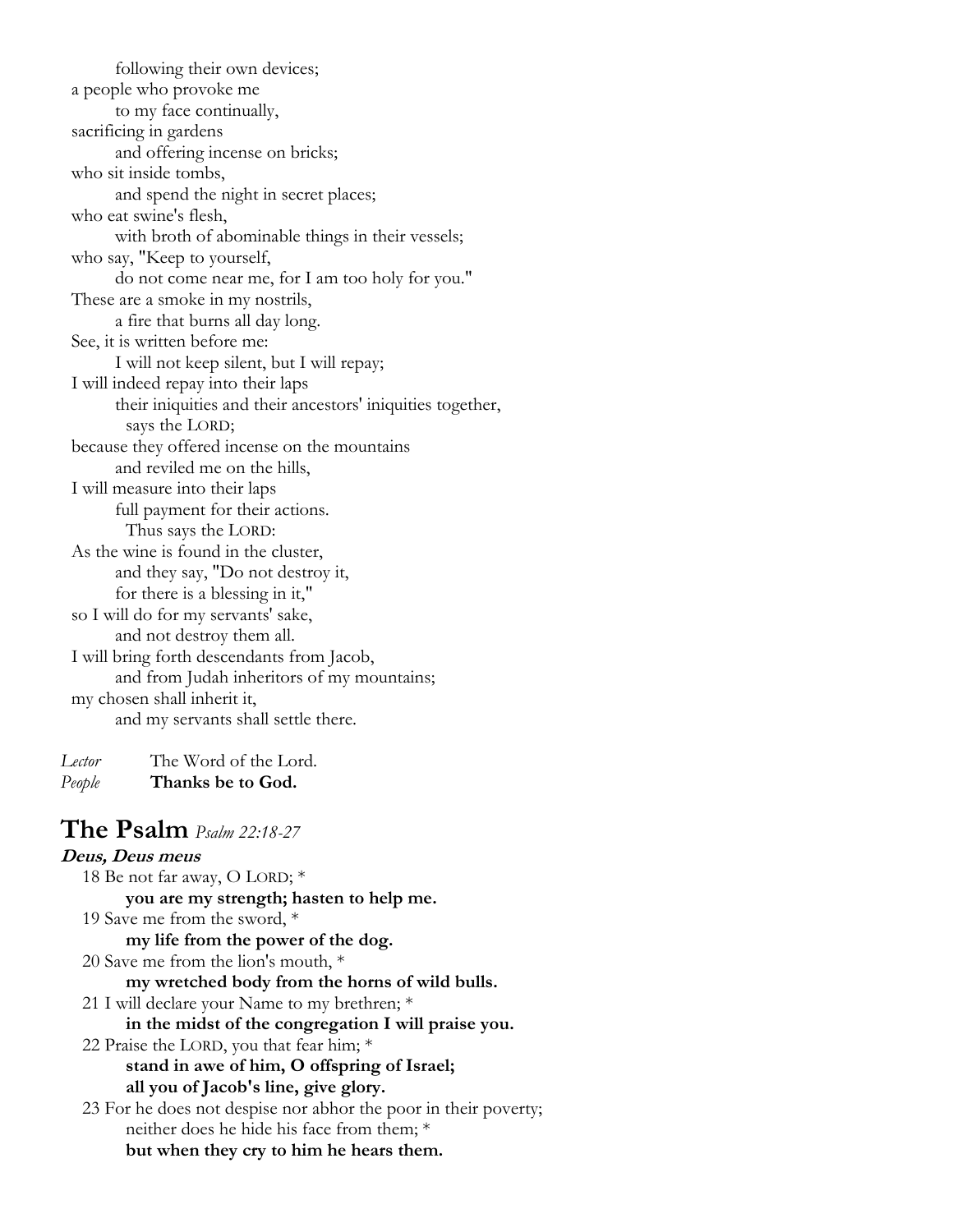- 24 My praise is of him in the great assembly; \*
	- **I will perform my vows in the presence of those who worship him.**
- 25 The poor shall eat and be satisfied, and those who seek the LORD shall praise him: \* **"May your heart live for ever!"**
- 26 All the ends of the earth shall remember and turn to the LORD,  $^*$ **and all the families of the nations shall bow before him.**
- 27 For kingship belongs to the LORD; \* **he rules over the nations.**

#### **The Second Reading** *Galatians 3:23-29*

*Lector* A Reading from Paul's letter to the Galatians.

Now before faith came, we were imprisoned and guarded under the law until faith would be revealed. Therefore the law was our disciplinarian until Christ came, so that we might be justified by faith. But now that faith has come, we are no longer subject to a disciplinarian, for in Christ Jesus you are all children of God through faith. As many of you as were baptized into Christ have clothed yourselves with Christ. There is no longer Jew or Greek, there is no longer slave or free, there is no longer male and female; for all of you are one in Christ Jesus. And if you belong to Christ, then you are Abraham's offspring, heirs according to the promise.

*Lector* The Word of the Lord. *People* **Thanks be to God.**

#### **The Gospel** *Luke 8:26-39*

*The people stand for the Gospel*

#### *Gospeler* The Holy Gospel of our Lord Jesus Christ according to Luke. *People* **Glory be to thee, O Lord.**

Jesus and his disciples arrived at the country of the Gerasenes, which is opposite Galilee. As he stepped out on land, a man of the city who had demons met him. For a long time he had worn no clothes, and he did not live in a house but in the tombs. When he saw Jesus, he fell down before him and shouted at the top of his voice, "What have you to do with me, Jesus, Son of the Most High God? I beg you, do not torment me" -- for Jesus had commanded the unclean spirit to come out of the man. (For many times it had seized him; he was kept under guard and bound with chains and shackles, but he would break the bonds and be driven by the demon into the wilds.) Jesus then asked him, "What is your name?" He said, "Legion"; for many demons had entered him. They begged him not to order them to go back into the abyss. Now there on the hillside a large herd of swine was feeding; and the demons begged Jesus to let them enter these. So he gave them permission. Then the demons came out of the man and entered the swine, and the herd rushed down the steep bank into the lake and was drowned. When the swineherds saw what had happened, they ran off and told it in the city and in the country. Then people came out to see what had happened, and when they came to Jesus, they found the man from whom the demons had gone sitting at the feet of Jesus, clothed and in his right mind. And they were afraid. Those who had seen it told them how the one who had been possessed by demons had been healed. Then all the people of the surrounding country of the Gerasenes asked Jesus to leave them; for they were seized with great fear. So he got into the boat and returned. The man from whom the demons had gone begged that he might be with him; but Jesus sent him away, saying, "Return to your home, and declare how much God has done for you." So he went away, proclaiming throughout the city how much Jesus had done for him.

*Gospeler* The Gospel of the Lord. *People* **Praise be to thee, O Christ.**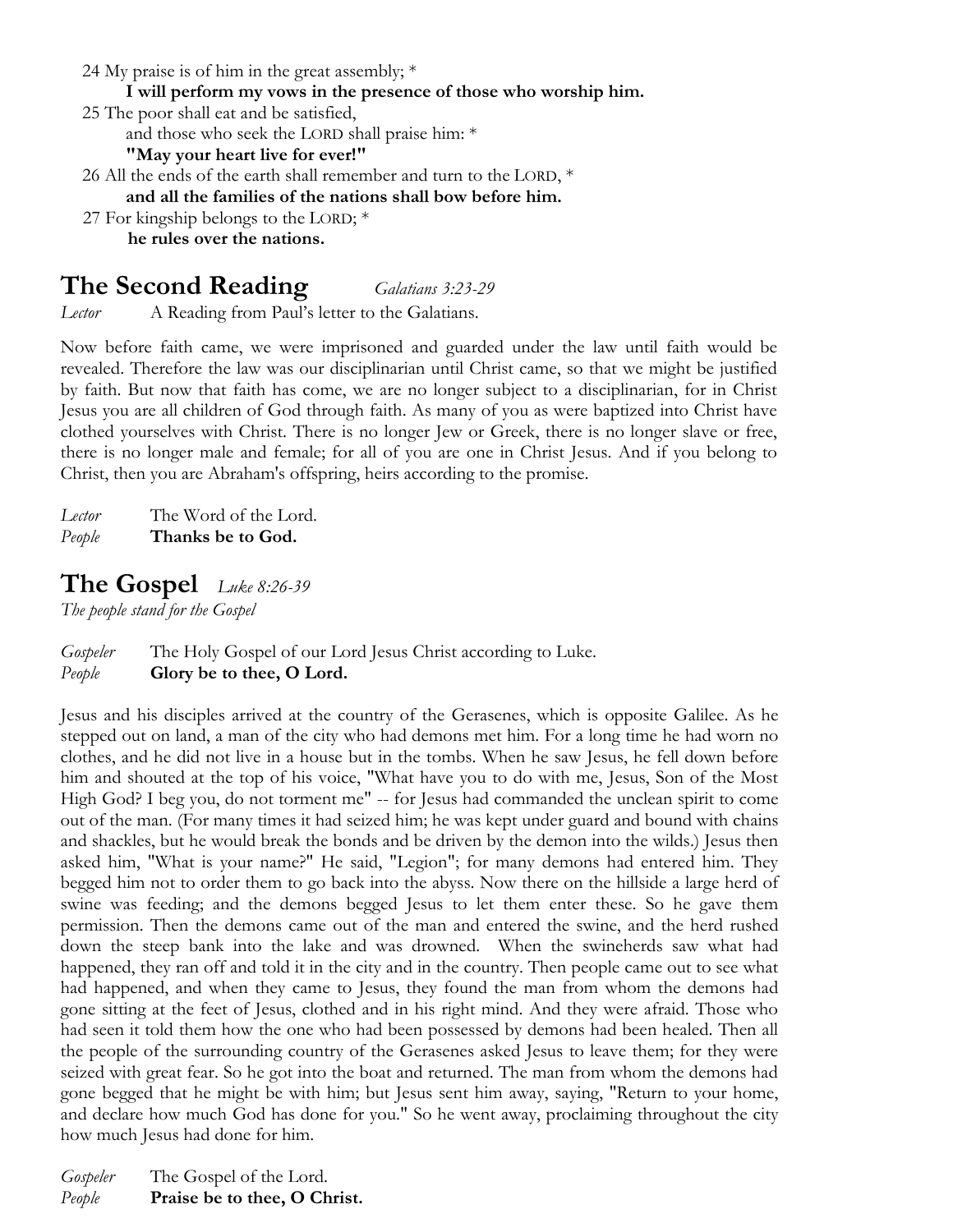*The people are seated for the sermon*

#### **The Nicene Creed**

*The people stand*

**We believe in one God, the Father, the Almighty, maker of heaven and earth, of all that is, seen and unseen. We believe in one Lord, Jesus Christ, the only Son of God, eternally begotten of the Father, God from God, Light from Light, true God from true God, begotten, not made, of one Being with the Father. Through him all things were made. For us and for our salvation he came down from heaven: by the power of the Holy Spirit he became incarnate from the Virgin Mary, and was made man. For our sake he was crucified under Pontius Pilate; he suffered death and was buried. On the third day he rose again in accordance with the Scriptures; he ascended into heaven and is seated at the right hand of the Father. He will come again in glory to judge the living and the dead, and his kingdom will have no end. We believe in the Holy Spirit, the Lord, the giver of life, who proceeds from the Father and the Son. With the Father and the Son he is worshiped and glorified. He has spoken through the Prophets. We believe in one holy catholic and apostolic Church. We acknowledge one baptism for the forgiveness of sins. We look for the resurrection of the dead, and the life of the world to come. Amen.**

#### **The Prayers of the People**

Let us pray for the whole state of Christ's Church and the world.

Almighty and ever living God, who in thy holy Word hast taught us to make prayers, and supplications, and to give thanks for all men: Receive these our prayers which we offer unto thy divine Majesty, beseeching thee to inspire continually the Universal Church with the spirit of truth, unity, and concord; and grant that all those who do confess thy holy Name may agree in the truth of thy holy Word, and live in unity and godly love.

Give grace, O heavenly Father, to all bishops and other ministers especially Justin, the Archbishop of Canterbury, Michael, our Presiding Bishop; Morris, our Bishop; Shannon, our Bishop-elect; Chris, Drew and Don, our priests; Pat, our deacon; and Austin, our seminarian, that they may, both by their life and doctrine, set forth thy true and lively Word, and rightly and duly administer thy holy Sacraments.

And to all thy people give thy heavenly grace, and especially to this congregation here present; that, with meek heart and due reverence, they may hear and receive thy holy Word, truly serving thee in holiness and righteousness all the days of their life.

We beseech thee also so to rule the hearts of those who bear the authority of government in this and every land especially Joe, our president; John Bel, our governor; Sharon, our mayor, that they may be led to wise decisions and right actions for the welfare and peace of the world.

Open, O Lord, the eyes of all people to behold thy gracious hand in all thy works, that, rejoicing in thy whole creation, they may honor thee with their substance, and be faithful stewards of thy bounty.

And we most humbly beseech thee, of thy goodness, O Lord, to comfort and succor Julia, Nina, Don, Georgia, Ann, Katie, Thomas, Fannie, those on our prayer list, and all those who in this transitory life, are in trouble, sorrow, need, sickness, or any other adversity.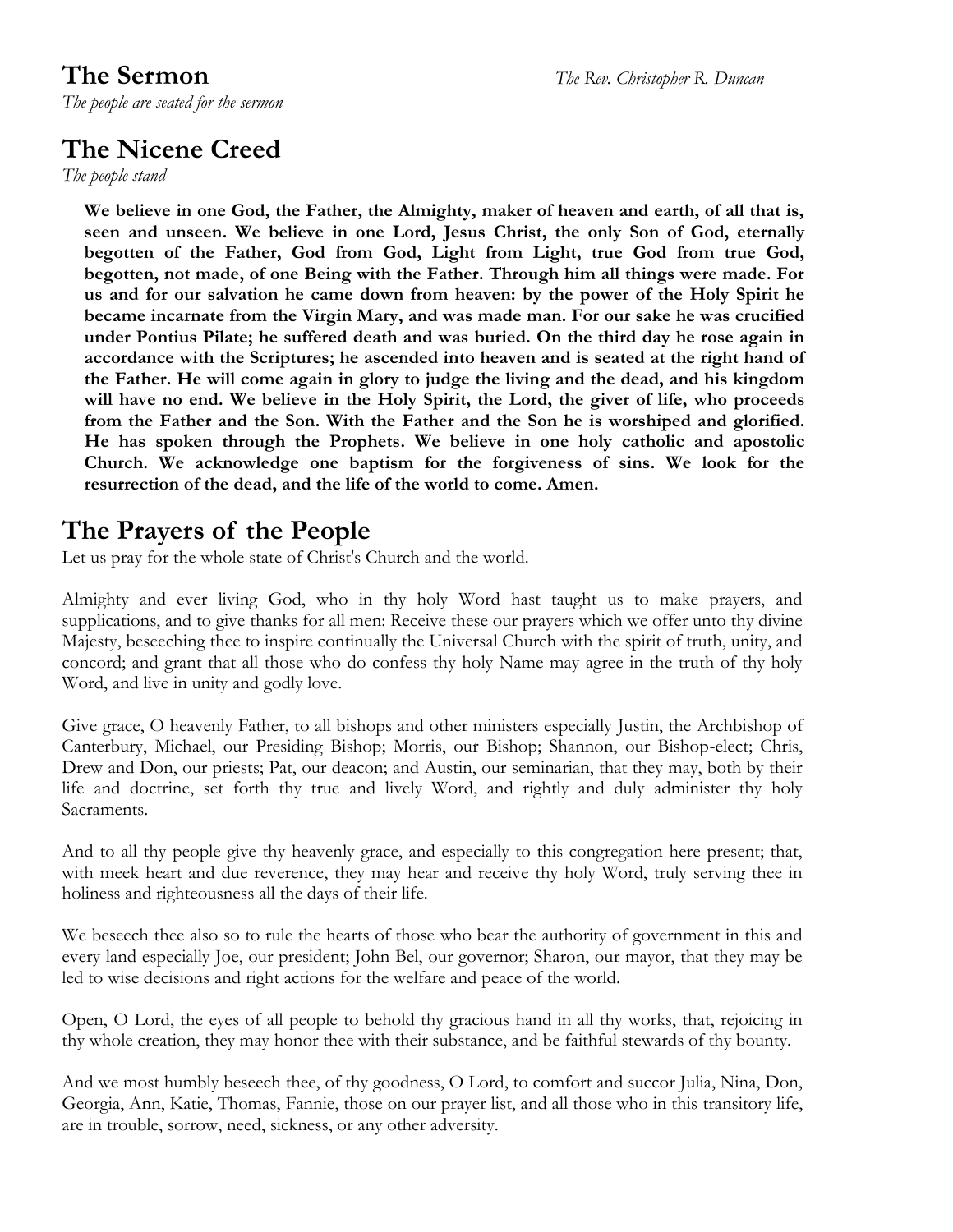And we also bless thy holy Name for all thy servants departed this life in thy faith and fear, especially, Rosemarie Liefeith Hoffmann beseeching thee to grant them continual growth in thy love and service; and to grant us grace so to follow the good examples of St. James and of all thy saints, that with them we may be partakers of thy heavenly kingdom.

Grant these our prayers, O Father, for Jesus Christ's sake, our only Mediator and advocate. **Amen.**

### **The Confession of Sin**

**Most merciful God, we confess that we have sinned against thee in thought, word, and deed, by what we have done, and by what we have left undone. We have not loved thee with our whole heart; we have not loved our neighbors as ourselves. We are truly sorry and we humbly repent. For the sake of thy Son Jesus Christ, have mercy on us and forgive us; that we may delight in thy will, and walk in thy ways, to the glory of thy Name. Amen.**

## **The Absolution**

Almighty God, our heavenly Father, who of his great mercy hath promised forgiveness of sins to all those who with hearty repentance and true faith turn unto him, have mercy upon you, pardon and deliver you from all your sins, confirm and strengthen you in all goodness, and bring you to everlasting life; through Jesus Christ our Lord. **Amen.**

#### **The Peace**

*Celebrant* The peace of the Lord be always with you. *People* **And with thy spirit.**

#### **Welcome & Announcements**

#### **The Offertory**

*Celebrant* All things come of thee, O Lord. *People* **And of thine own have we given thee.**

#### **The Holy Communion**

*The people stand*

# **The Great Thanksgiving** *Eucharistic Prayer I*

| Celebrant | The Lord be with you.                 |
|-----------|---------------------------------------|
| People    | And with thy spirit.                  |
| Celebrant | Lift up your hearts.                  |
| People    | We lift them up unto the Lord.        |
| Celebrant | Let us give thanks unto our Lord God. |
| People    | It is meet and right so to do.        |

It is very meet, right, and our bounden duty, that we should at all times, and in all places, give thanks unto thee, O Lord, holy Father, almighty, everlasting God...

...Therefore with Angels and Archangels, and with all the company of heaven, we laud and magnify thy glorious Name; evermore praising thee, and saying,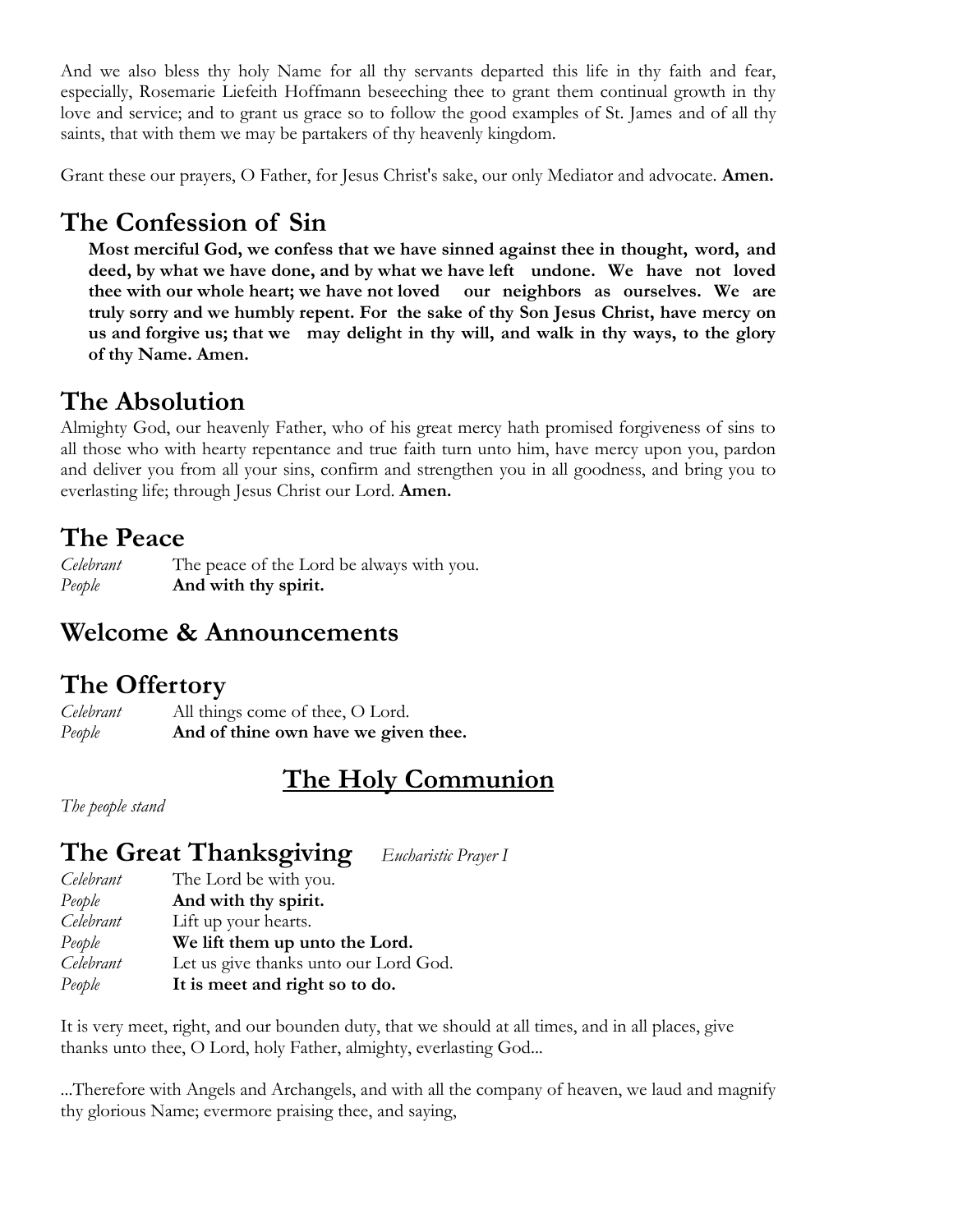#### **Sanctus**

**Holy, holy, holy, Lord God of Hosts: Heaven and earth are full of thy Glory. Glory be to thee, O Lord Most High. Blessed is he that cometh in the name of the Lord. Hosanna in the highest.**

#### *The people may kneel or stand*

All glory be to thee, O Lord our God, for that thou didst create heaven and earth, and didst make us in thine own image; and, of thy tender mercy, didst give thine only Son Jesus…

…By whom, and with whom, and in whom, in the unity of the Holy Ghost, all honor and glory be unto thee, O Father Almighty, world without end. **AMEN.**

#### **The Lord's Prayer**

**Our Father, who art in heaven, hallowed be thy Name, thy kingdom come, thy will be done, on earth as it is in heaven. Give us this day our daily bread. And forgive us our trespasses, as we forgive those that trespass against us. And lead us not into temptation, but deliver us from evil. For thine is the kingdom, and the power, and the glory, for ever and ever. Amen.** 

#### **The Breaking of the Bread**

*Celebrant* Alleluia. Christ our Passover is sacrificed for us; *People* **Therefore let us keep the feast. Alleluia.**

#### **Prayer of Humble Access**

**We do not presume to come to this thy Table, O merciful Lord, trusting in our own righteousness, but in thy manifold and great mercies. We are not worthy so much as to gather up the crumbs under thy Table. But thou art the same Lord whose property is always to have mercy. Grant us therefore, gracious Lord, so to eat the flesh of thy dear Son Jesus Christ, and to drink his blood, that we may evermore dwell in him, and he in us. Amen.**

#### **Invitation to Communion**